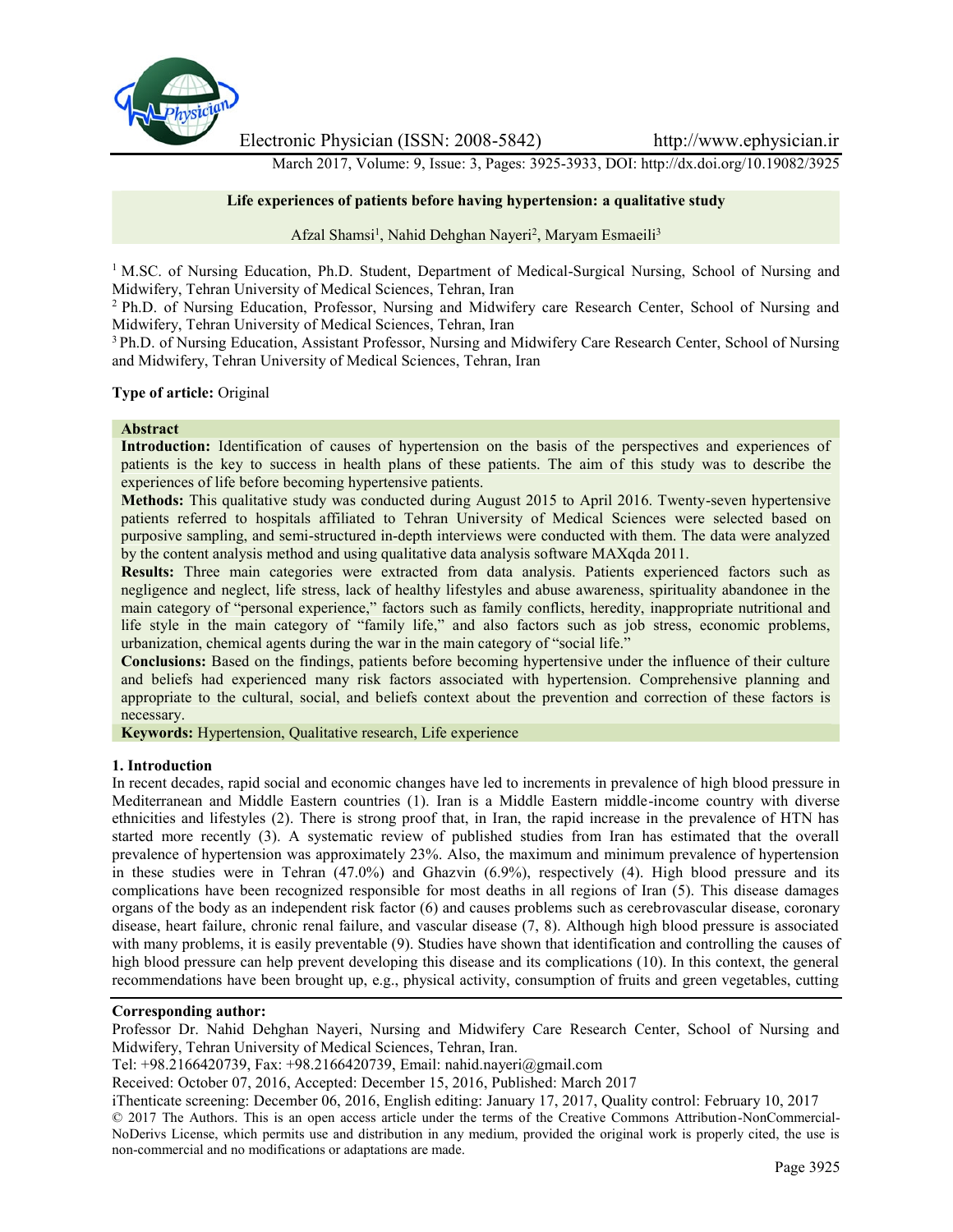tobacco and alcoholic beverages (11), hiking, mental health, and the use of leisure facilities, in order to prevent development of hypertension. However, following these recommendations is typically based on the different cultures, attitudes, and awareness. For example, in some American cultures, obesity and consumption of high-fat foods is high despite the knowledge that healthy foods are common and accessible (12), i.e., due to the poor dietary habits in the Iranian people, salt intake is typically more than double the recommended amount by the World Organization of Health (13). The results of a study in Tehran revealed that the cause of neglect and lack of respect for healthy lifestyles by the participants is limited knowledge and unawareness of hypertensive and its risk factors (14). Lack of awareness regarding the risk factors for developing hypertension and inadequate knowledge about appropriate preventive measures could lead to delay in diagnosis and inadequate control of blood pressure (15). In addition to these factors, living in crowded cities and/or limited availability and access to health services, social protection, public attitudes toward neighborhood health, and health-related behaviors play important roles in the development of high blood pressure (16). The World Health Organization reported that the risk of high blood pressure in African countries in urban areas is more than in rural areas (17). Therefore, increasing urbanization may be an important threat to public health regarding hypertension, especially in developing countries (18). Khatib et al. showed in systematic reviews of several qualitative researches that high volume work, living in crowded and unsafe neighborhoods, urban pollution, and traffic susceptibility play roles in creating high blood pressure (19). In this context, the results of studies revealed that the prevalence of hypertension in Tehran was higher than in other cities of Iran (14, 4). High prevalence of hypertension in Tehran has been associated with urbanization problems and lifestyle changes (18). Studies that have examined the risk factors for high blood pressure have obtained different conclusions about risk factors associated with hypertension; its causes include factors such as genetics, race, generation status (20), nationality, attitudes, beliefs (9), cultural, social, environmental, and economic subjects (16). Marshall et al., in a systematic review on qualitative research, showed that, in different ethnicities, causes of high blood pressure or aggravation factors are different. Therefore, in order to better and deeper understand the causes of high blood pressure, the perspectives and experiences of patients should be profoundly examined. In this systematic review, it was concluded that, in the view of the patients, the lack of attention of health teams toward high blood pressure and its causes is one of the key obstacles to the success of health programs for these patients (9). Therefore, identification of these factors is important from the perspective of patients and based on their experiences and can lead to the effective production of knowledge in this field to improve general health (21). In order to truly understand these factors, the experiences and perspectives of these individuals can be used in qualitative studies (22). Due to the above reasons, and, in order to increase our knowledge of the risk factors and causes of hypertension based on individual, cultural, social, and economic circumstances, this study was conducted aimed to explore experiences of life before becoming hypertensive patients.

#### **2. Material and Methods**

## *2.1. Settings and Participants*

This is a qualitative study with a content analysis approach. This study was conducted from August 2015 to April 2016. Participants in this study included 27 patients with hypertension who were referred to health centers affiliated with Tehran University of Medical Sciences. In order to study multiple variables related to the subject and obtaining the best understanding of the studied phenomenon, purposeful sampling was used with maximum variation (by age, sex, education, marital status, and duration) (22). Inclusion criteria included a desire to participate in the study, having the ability to share the experiences, fluency in Farsi, hypertension according to medical diagnosis, and being older than 18 years. The exclusion criteria of the study were having a cognitive impairment and/or mental illness confirmed by a physician or the individual patient. Sampling continued until data saturation.

## *2.2. Data collection*

The main method of data collection in this study was profound semi-structured interview. Researchers explained the aim and the questions of the study for each participant. If subjects agreed to participate in the study and signed informed consent, the interview was conducted based on the comfort of the participant at the agreed-upon time and place. Interviews were conducted in a private room. Each interview began with general questions such as "What do you think caused severe hypertension?" "Why do you think you do not comply?" and "When and in what situations do you usually have high blood pressure?" Participants were asked to express their experience and understanding before becoming hypertensive. Interviews continued to gain a deeper understanding of the studied phenomenon. The interview was recorded using a digital voice recorder. Each interview was transcribed and then analyzed step by step. The duration of each meeting was between 90–45 minutes based on the tolerance and interests of participants to describe their experiences. If necessary, a second session of the interview was implemented. Interviews were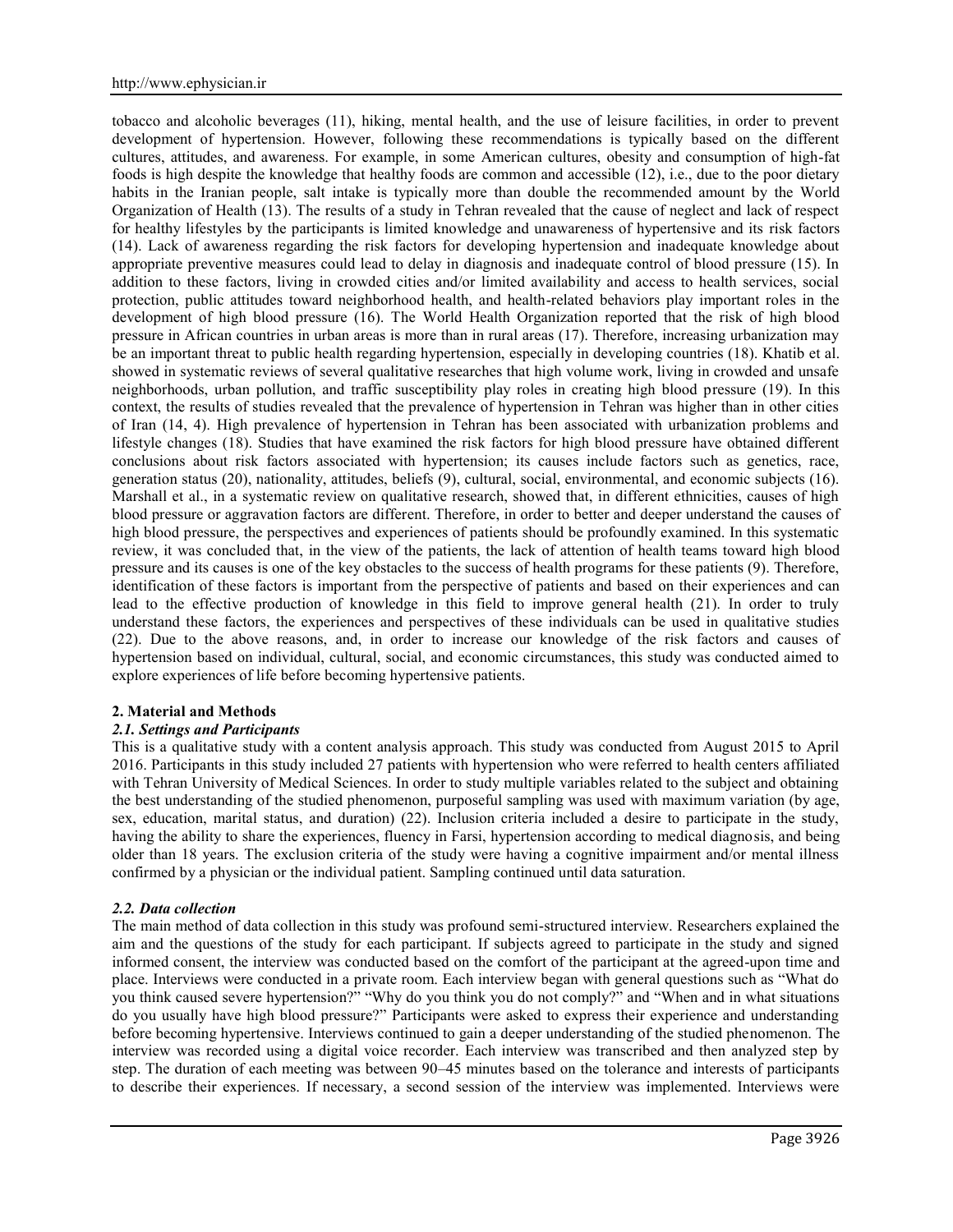drawn to the second session with three of the participants. The three interviews are in excess of 27 interviews with key participants.

## *2.3. Data analysis and data trustworthiness*

In order to analyze the views and experiences of participants, content analysis was used due to Graneheim and Landman (23). Contractual content analysis is a regular coding and data classification, which is used to identify implicit and explicit themes or patterns of text data through a systematic approach (24). For the analysis, at first, each interview was written on paper. For obtaining a general understanding of the text, the interview text was read several times, and then the data were divided into semantic units, and a concept name (code) was assigned to them. Codes with similar concepts were put together in a group and categories were formed. Categories and codes for each interview were constantly compared with other interviews until subcategories and main categories were formed. With data saturation, interviews were stopped. Saturation was detected by repetition and confirmed using information previously collected data. Finally, identifying the main categories that emerged from participants' experiences and perspectives analysis was completed. We then tried to find the highest homogeneity between the classes and the highest heterogeneity between the classes. MAXqda 2011 software was used to classify the transcribed data. To ensure accuracy of the data, the proposed Guba and Lincoln (23) indexes were used. Validation of data was demonstrated with continuous data comparison. Long-term engagement with participants and devoting sufficient time for data collection also was conducted for a better understanding of their experiences. Data reliability was obtained using the techniques of the participants reviewing. The reliability of data was confirmed using the reviewing technique of the participants. Research team weekly meetings and discussions were implemented about the collected information for obtaining data reliability. Additionally, three experts in qualitative research (peer review), in the course of analyzing and interpreting the data, had very close cooperation with the research team. Data verifiability was confirmed using systematic data collection and retaining the documentation for the research. For transmission of data, sampling with maximum diversity was used so that samples were selected from both sexes, with different age, education, and jobs and multiple clinical centers affiliated with Tehran University of Medical Sciences.

## *2.4. Ethical considerations*

The present study is obtained from the nursing doctoral thesis in Tehran University of Medical Sciences, which was approved by the Tehran University of Medical Sciences Research Ethics Committee, which has a code of ethics (IR.TUMS.REC.1394.1497). Objectives and methods used in the study were fully explained to the participants. The purposes and methods applied in this research were completely explained to participants. All participants signed informed consent before entering the research. They also were assured about confidentiality and anonymity in the study. They were told that the study is voluntarily and that unsubscribing was possible at any stage of the study while there are no consequences for them. All participants were volunteers, and written consent was obtained from each of them in which the voluntary nature of the participation was mentioned. Time and place of the interview were determined with the agreement of the participants based on their preferences.

#### **3. Results**

The age range of participants was 28 to 74 years (mean age 52.62±1.18). A total of 27 people were interviewed among which 12 subjects were men, and 26 subjects were married. Other specifications of the participants are shown in Table 1. Three main categories of "personal experience," "family life," and "social life" were extracted from data analysis that is obtained from the experiences of patients before having the risk of hypertension (Table 2). Below, the meaning of each of these classes provided for participants with the use of direct quotations.

| Condition              |                        | $n$ (%)  |
|------------------------|------------------------|----------|
| Gender                 | Male                   | 12(44.4) |
|                        | Female                 | 15(55.6) |
| <b>Education</b> level | Illiterate             | 7(25.9)  |
|                        | Under graduated        | 15(55.6) |
|                        | Educated in university | 5(18.5)  |
| Job                    | Employee               | 6(22.2)  |
|                        | Retired                | 3(11.1)  |
|                        | Self-employed          | 6(22.2)  |
|                        | Housewife              |          |

**Table 1.** Specifications of participants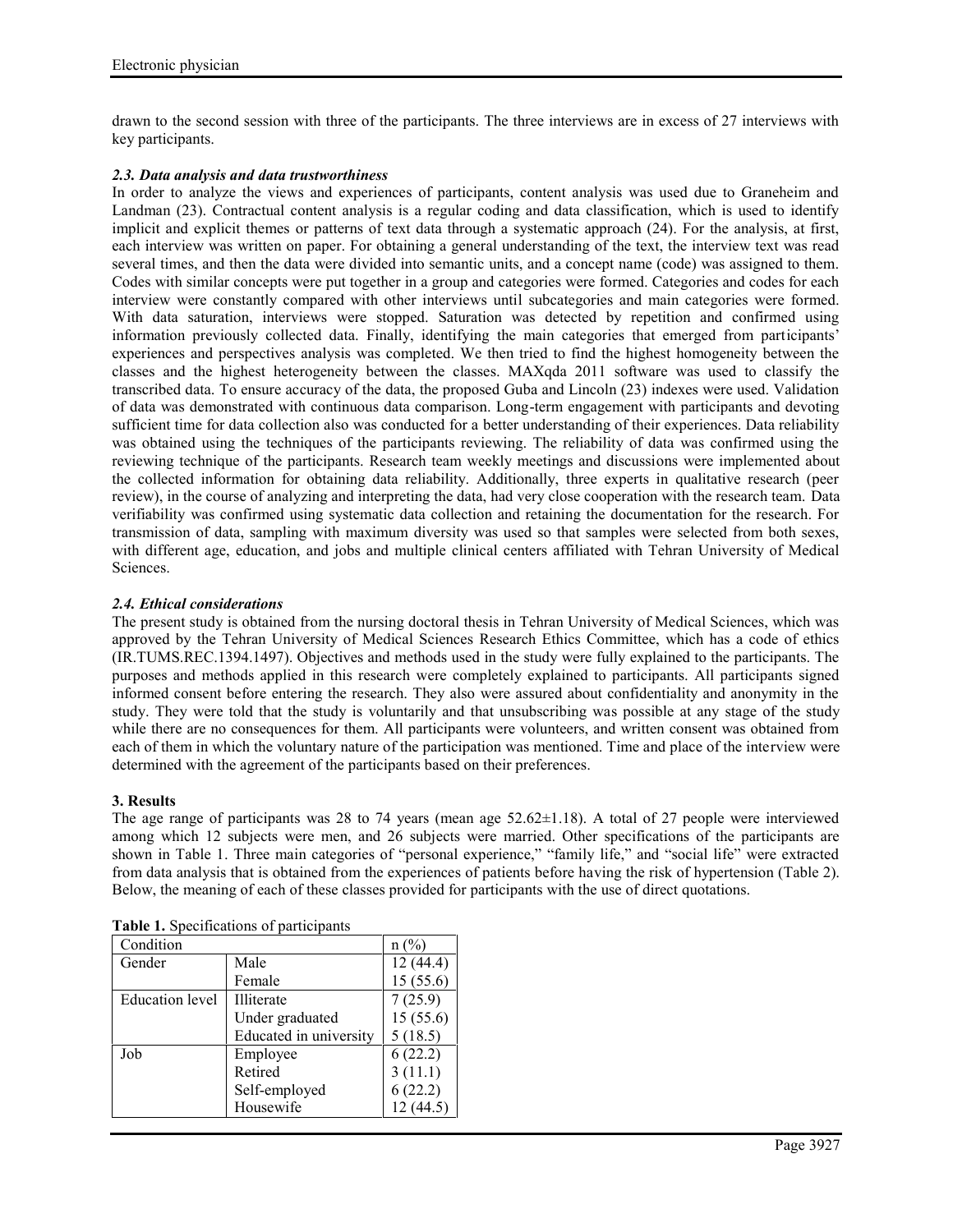| Main Category          | <b>Primary Categories</b>       |  |
|------------------------|---------------------------------|--|
| Individual experiences | Negligence and ignorance        |  |
|                        | Life stress                     |  |
|                        | The lack of healthy life styles |  |
|                        | and abuse awareness             |  |
|                        | Leaving Spirituality            |  |
| Family life            | Family conflicts                |  |
|                        | Inheritance                     |  |
|                        | Dysfunctional eating style      |  |
| Social life            | Job stress                      |  |
|                        | Financial problems              |  |
|                        | Urbanization                    |  |
|                        | Chemical agents during the war  |  |

**Table 2.** Main categories and primary categories extracted from participants' experience

# *3.1. Individual experiences*

All participants believed that they have contributed to the development of their blood pressure. All participants before becoming hypertensive had experiences about the negligence and ignorance about nutrition, obesity, exercise, and smoking and knew this as one of the reasons for their disease and hypertension, although some of the participants were aware of the consequences of an unhealthy lifestyle as a result of negligence. The remarkable point is that this neglect was higher in participants with an education level. Men had experienced lack of observation of diet (such as eating salty foods and high fat) more than women, while women further experienced smoking, obesity, and physical inactivity. P25: "... because I worked too much and walked also too much, I did not believe in diet, I thought that I could eat any food and fire all of them" (male aged 25). All participants before becoming hypertensive had experienced types of conflicts such as life stress, anxiety, life occupations, and so on. These patients believed that increase in the stress long-term tolerance of them were the most important reasons for having high blood pressure. Those tensions were experienced by women more than men. The remarkable point is that most of the participants thought that the main reason for their daily stresses was modern advancement of technology, which had played a role in the risk of hypertension. This belief was higher among younger patients. P3: "I think, being hypertensive was mainly due to my stresses ... my life tensions were too much, the life stresses were causes of my hypertension" (Male aged 28). A number of participants expressed that pre-hypertensive they had abused their awareness and unhealthy lifestyle. The elderly and low-educated patients further expressed this lack of awareness. The remarkable point is that most of the participants believed they had higher awareness than their family relatives and elders; thus, their knowledge of scientific sources wasn't credible. They knew the lifestyle of their family elderly and followed the patterns; they believed that they should follow the lifestyle of their elders. Neither of these participants before becoming hypertensive had the experience of visiting a doctor or referring to a science book for information on healthy lifestyles. Some of them did not believe in medical advice and thought medicines prescribed for them were harmful chemicals. P14: "I did not fully understand and had less time information at that time. Whatever the adults told us I accepted for example, they said traditional oil was very good, eat too much ... but now the doctors prohibit eating it" (female aged 68). Most participants ( $n = 15$ ) believed that leaving spirituality and being away from God was one of the most important factors in the development of the hypertension. Of those, women believed it more than men. Participants had expressed that they experienced lack of relaxation in their life followed by being aware of God and leaving religious practice (prayer, Quran, and remembrance of God), which was an important factor for the development of hypertension. P9: "... a thing that brings variety of diseases in human, especially blood pressure bar is discomfort and stress of being away from god, when you are with God your nerve is comfort ... I was away from God before becoming hypertensive" (female aged 71).

# *3.2. Family life*

All participants believed that families play roles in the development of hypertension through factors such as poor nutrition style of family, inheritance, and family conflicts. According to some participants, poor nutrition style of families has been among the main reasons for the prevalence of hypertension. They had the experience of consumption of high-fat and salty foods in the family before becoming hypertensive. The experience is further expressed by men. Some women participants believed that they have been the reasons behind eating the wrong foods and cooking and that family had a lesser role in this regard. The important point is that most participants (n=12) had a positive family history of hypertension, while, despite observation of complications of hypertension in their family, they continued an improper feeding style. P27: "My family also had ignorance in some issues; they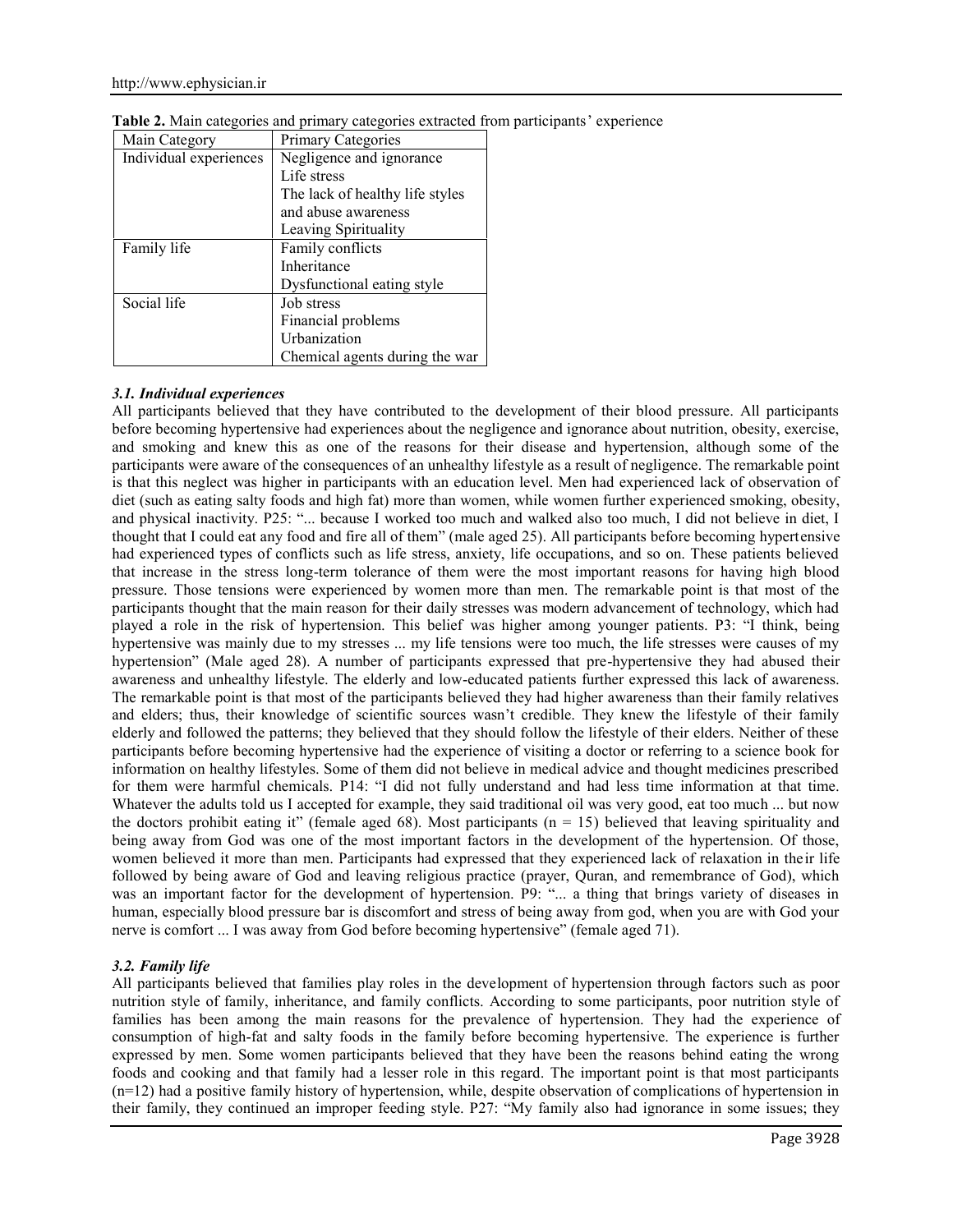could cook lower fatty foods, but they did not. In our house, breakfast, lunch, and dinner are fatty, solid oil is used. We ate plant or low fat foods in less time" (Male aged 45). Some patients (n=14) noted inheritance as the reasons for hypertension. They blamed their families for being hypertensive. These beliefs were observed more in older and less educated women. P14: "My mom had high blood pressure, my grandmother had high blood pressure, too, and it came to me ... if they were not hypertensive then I was not hypertensive ..." (68-year-old illiterate women). Some of the participants (n=19) before becoming hypertensive had experienced some problems such as arguing with family, child-bearing stress, death of family members, unemployment of children, spouse neglect, husband addictions, and others. They believed that these factors played important roles in the development of hypertension. The conflict was experienced in women more than in men. The important point is that respondents were younger or were recently diagnosed with high blood pressure and had experienced this conflict more; the main cause of tensions and conflicts in their life before becoming hypertensive was expressed in the indiscriminate use of cyberspace by family members and their addiction to the Internet. P25: "... I think I have blood pressure because I'm nervous. It's true, I was an aggressive man, but my family was guilty, they didn't understand they always argue with me in the house ... Finally, I got sick ..." (male aged 55).

## *3.3. Social life*

The participants believed that social environment as job stress, economic problems, urbanization, and chemical agents during the war contributed to the development of hypertension. Some of the participants  $(n=11)$  suggested that job stress is involved in the development of hypertension. Most of these patients were older and more experienced. In addition, this belief was highly observed in respondents who were higher educated as well as had no management responsibility in their jobs. P17: "I had so much stress in my job, I had the responsibility of the department, and I liked the works to be regular in a day, but I did not know this would be the cause of blood pressure. Job stress had effects in the home also; all the things should be regular, and finally it brought stress" (male aged 63). One of the factors that participants had experienced before hypertension and knew it as the cause of blood pressure was economic problems. The experience was greater in men than in women. Most participants expressed that economic problems have a negative impact on most aspects of life, particularly on mental aspects, which caused family conflicts and problems and played an important role in the development of hypertension. P23: "... poor economy makes people have high blood pressure during life ... my economic status was not good; I was all ashamed of my wife and family. Mental pressure was so high that it led to high blood pressure" (male aged 43). Participants had experienced residing in the crowded and bustling city of Tehran and the ensuing problems such as air pollution, congestion, high cost of living, low emotion, tenants, and repeatedly moving home before becoming hypertensive and recognizing the risk factors for having blood pressure. This belief in men was more than in women. Most of the participants were born and lived in small towns and, in recent years, had migrated to Tehran. P12: "... life in Tehran was one of factors for my high blood pressure. Pollution, overcrowding, long distances, kids go to school in big city are all worries. You get away from your family, and it is hard ..." (female aged 39). Three participants, who experienced presence in the battlefield and exposure to chemical agents, knew exposure to the chemical agents during the war as the factors that affect high blood pressure. The participants expressed that they had experienced mental and physical complications after exposure to the chemical agents that were effective on them for being hypertensive. The remarkable point is that these patients lived more than 20 years with chemical agents and, during the recent years, had been hypertensive. They also expressed individual and family risk factors of hypertension but further emphasized the role of these agents. P11: "... From the time that I was exposed to chemicals in the war in Iraq, it affected my blood pressure. I think the main cause of blood pressure originated from chemicals during the war..." (male aged 54). The most important finding of this study was that the majority of participants had experienced a series of these factors and believed that increase in the number of agents played a role in the risk of developing hypertension more than the intensity of a single factor. They expressed that moving toward modern life, the frequency and intensity of these factors also increases. P25: "... On the one hand, family problems, on the other hand economic problems, they cooperated in developing my blood pressure, I accept and I blame myself ..." (Male aged 55).

## **4. Discussion**

Based on the findings, participants in the study believed that, with negligence and carelessness in the fields of nutrition, exercise, and obesity, tobacco use had contributed to the development of their blood pressure. In several studies, factors such as physical inactivity, smoking, obesity, high blood cholesterol, and poor diet create risk for developing hypertension (25). Therefore, in this part of the paper, other risk factors of blood pressure were experienced by participants. Having knowledge about the disease, is an important factor in the adoption and health related behaviors (26). In our study, some participants knew the lack of awareness of healthy lifestyles as their own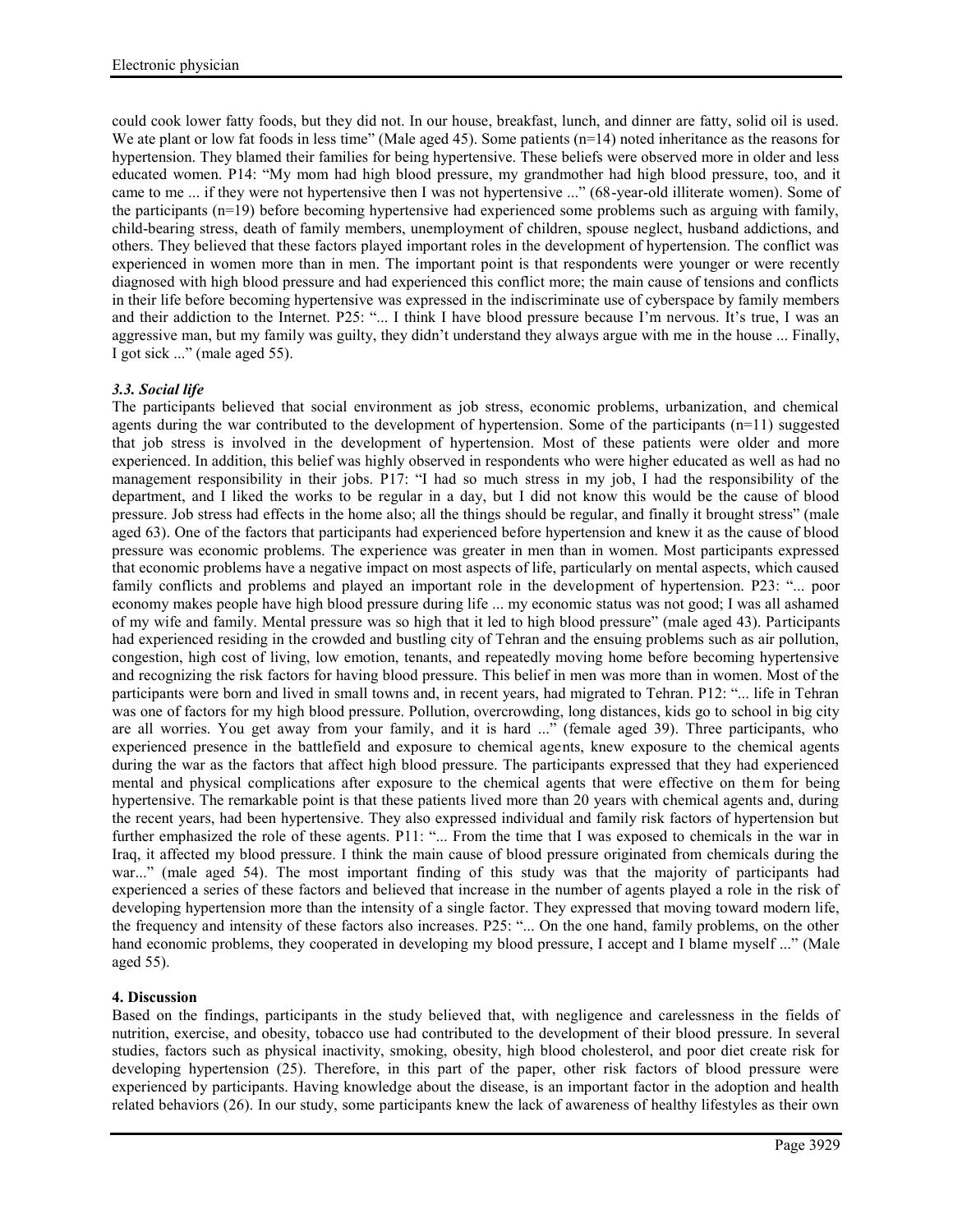risk factors of hypertension. The results of a qualitative study in Nepal revealed that the cause of neglect and lack of respect for lifestyle by the participants is limited knowledge and unawareness of its potential effects on blood pressure (27). In another qualitative study, it has been shown that, due to a lack of awareness of hypertension, its risk factors and healthy lifestyle play important roles in developing hypertension in participants (19). Accordingly, people who are already aware of the possible consequences of high blood pressure comply more seriously with preventive behaviors (27). The remarkable thing in our study is that most participants who believed that are aware obtained more information than their elders and families; their awareness from information sources was not scientifically valid. They just used their elder's lifestyle as a pattern believing it was a model to follow. This finding may be due to the cultural and religious context of the culture of the participants in our study. The researches have shown that lifestyle is a combination of works and habits that affect people's behavior in the field of cultural, socio economic, and social relations between individuals (9, 16). Khatib et al. showed, in systematic reviews of several qualitative researches that among the reasons for developing participants' blood pressure, is their beliefs about lifestyle modification. Some of them modeled their lifestyle on tribal elders and implemented their recommendations, despite them being unscientific and did not believe in doctors and medical recommendations. Others had a forced perspective and believed that everything is implemented by Allah and that hypertension is inevitable; hence improvement of lifestyle had no effect on preventing blood pressure (19). Most participants in our study believed that a major cause of their disease and high blood pressure was being away from God and leaving the religious practices (such as prayer, the Quran, and remembrance of God). Studies have shown that people who are engaged in religious and spiritual activities have lower levels of cortisol (a stress biomarker), which reduces the probability of having high blood pressure (28, 29). Yon concluded that researchers and health care providers should consider the role of spirituality as an important and influential factor in health and health-related behaviors, particularly in susceptible individuals with hypertension (30). In the above studies (28-29) the role of spirituality in reducing or controlling blood pressure has been noted but, in none of these studies is leaving spirituality mentioned as a factor in the development of high blood pressure; while in our study participants saw this as an important factor in getting high blood pressure, which can be considered a unique finding.

All participants in our study believe that families through one or more of the factors such as poor nutrition styles, family complications, and inheritance have contributed to the development of hypertension. The underlying structure of families is significantly associated with health-related behaviors of individuals (31). Research results have shown that, in chronic diseases such as hypertension, families play important roles (19, 25, 31). Participants in the qualitative study conducted by Barreto et al. mentioned the role of families in development of hypertension as a complication in the familial relationships and lack of awareness about the prevention of disease among the members of the family (31). Khatib et al. showed in systematic reviews of several qualitative researches that lack of family support (especially psychological) and their improper lifestyle are the reasons for participants being hypertensive (19). It is obvious that participants in our study had experienced a lot of tension and conflicts with their families following the indiscriminate use of the Internet and cyberspace and knew it as one of the most important risk factors and their own lack of blood pressure control. Studies have shown that the indiscriminate use of internet and virtual spaces create a virtual identity in person and reduce interaction with family members which leads to family conflict (32). In Iran, the prevalence of Internet addiction is high and rising problems leads to complaints of physical, occupational problems, obsessive-compulsive disorder, interpersonal sensitivity, depression, anxiety, hostility, phobic anxiety, paranoid ideation, and psychosis, which could cause development of chronic cardiovascular disease (33). In several quantitative studies (19, 25, 31), participants failed to mention Internet addiction as a factor in the development of their blood pressure; in contrast, in our study, participants saw it as an effective factor in developing high blood pressure. This finding could be due to differences in texture or in-depth interviews about Iranian culture with other countries in our study compared with other studies. The risk of high blood pressure in people with a family history of hypertension is two times more likely than in others (34). In our study, participants considered a genetic cause of the hypertension. Similarly, participants in the qualitative study, participants understood heredity as a factor that must be considered for having high blood pressure (19, 27, 31), which is consistent with results of our study. The difference is that, in our study, participants blamed their families in the transmission of hereditary blood pressure and claimed that negligence of their families caused them to prevent transmission of their high blood pressure; however, in the above studies (19, 27, 31), participants did not blame their families. This finding in our study could be the lack of knowledge and ways of developing the disease and transmission of blood pressure in which basic planning must be done in order to improve awareness. In our study, participants believed that job stress and economic hardship played a role in the development of hypertension. Participants with a higher education or management responsibility in their jobs also had experienced the most job stress as a contributing factor in the development of high blood pressure. Studies have shown that economic status and occupation are closely associated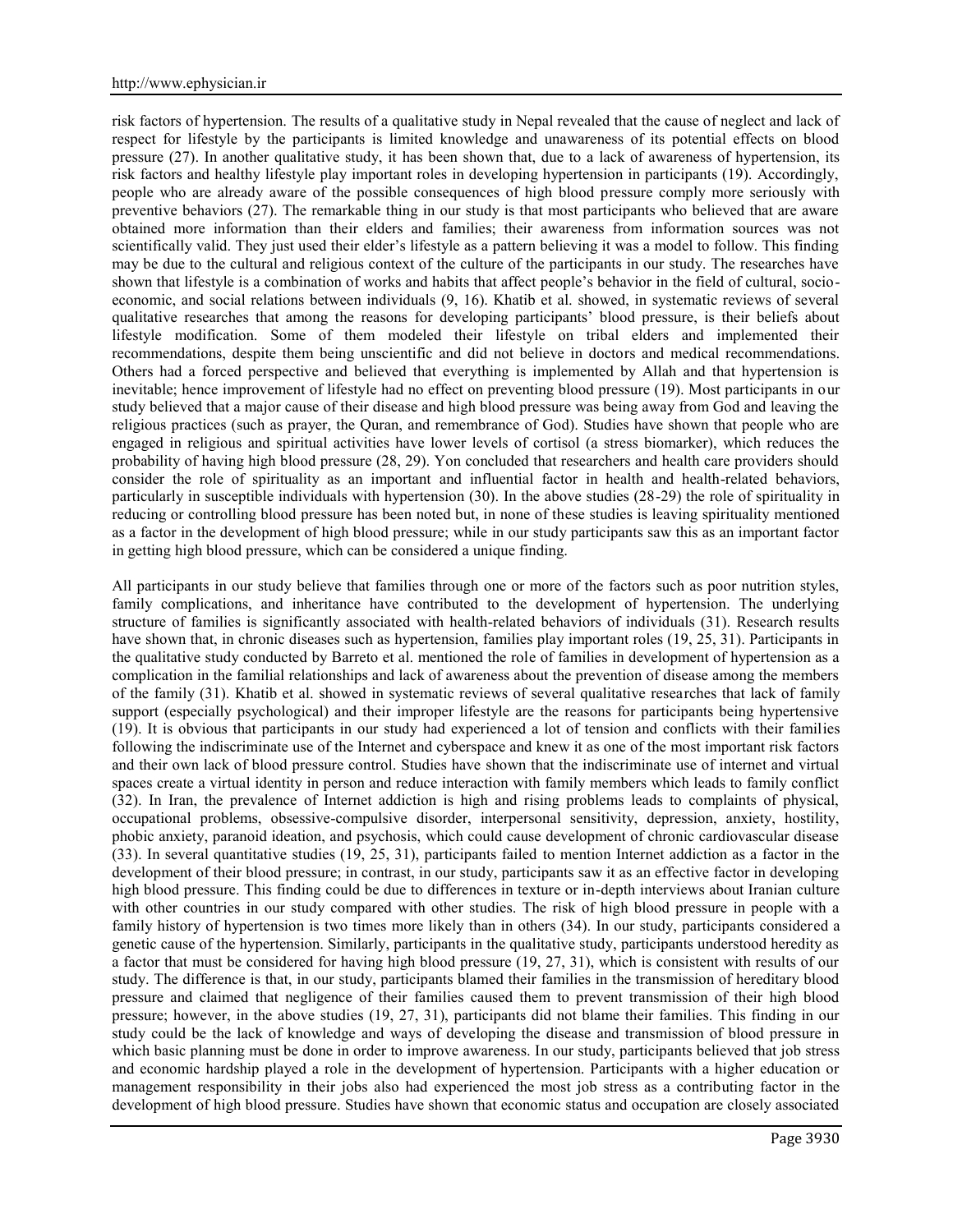with hypertensive, so that, as the economy status weakens, or a higher level of job stress is experienced, then the development of high blood pressure is more probable (25).

A study in Ira revealed that one is likely to develop high blood pressure when engaged in managerial jobs because of high job stress and reduced physical mobility (2). Khatib et al. showed in systematic reviews of several qualitative researches that participants believed that social and economic pressures, workload, and conflicting roles in managerial positions were related to the development of their blood pressure (19). Participants in the study believed that urbanization (especially for people who are accustomed to living in small towns) has played an important role in the development of hypertension. The World Health Organization reported that the risk of high blood pressure in African countries in urban areas is more than the rural areas (17). Some participants in the study of Shakya-Vaidya et al. believed that factors such as air pollution, chemical fertilizers, and lack of health monitoring had a negative effect on their health in the food market and is involved in the development of hypertension (27). Khatib et al. showed, in systematic reviews of several qualitative researches that work stress and severe anxiety, high volume work, living in crowded and unsafe neighborhoods, urban pollution, and traffic susceptibility play roles in creating high blood pressure (19). Considering the increasing rate of urbanization in Iran society and the willingness of Iranian young people toward living in the cities, paying attention to authorities and basic planning in this field is important for the prevention of high blood pressure. Three of the participants in our study experience the presence in the battlefield and were exposed to chemical weapons during the war and believed it became a factor in the development of their high blood pressure. Contacting with chemical weapons as an extreme traumatic event can lead to psychological problems, loss of security, and chronic physical disabilities (35). Studies have shown that exposure to chemicals used in war has severe effects on people's cardiovascular system and hematopoietic system of the body (36, 37). The articles did not mention the chemical agents as risk factors for hypertension disease, and there are few studies conducted in this area. Hence this finding is unique in our study and can be a guide for further research in this field. One limitation of this study was that some participants who were at higher age and many years had passed from the risk of high blood pressure had difficulty remembering and sharing experiences, thus helping experiences of families to overcome this limitation in this regard as well as the second-session interview being conducted for three of the participants. Another limitation of this study was the lack of similar studies in Iran to compare the data. It is suggested that more qualitative research be conducted in other cultures on blood pressure with regard to cultural differences in more dimensions of the factors associated with this disease, along with construction-related tools and conducting few studies in this area.

## **5. Conclusions**

Based on the findings, patients before becoming hypertensive were typically influenced by the cultural and their beliefs context and had experienced many personal, familial and social risk factors that are directly associated with the risk of hypertension. Recognition of these factors from the perspective and experiences of patients can lead to production of knowledge in this field and can help healthcare professionals in setting up suitable healthimprovement programs, and also effective interventions in control and treatment of hypertension. Therefore, in these patients, overall planning and appropriate cultural, social, and beliefs context is necessary in regards to the prevention and correction of these factors. It is recommended that further researches be done concerning hypertensive patients in other cultures in order to determine more dimensions of these patients with regard to cultural differences.

## **Acknowledgments:**

This study was funded by Tehran University of Medical Sciences. The present study is a part of Mr. Afzal Shamsi PhD thesis, which was approved by Tehran University of Medical Sciences (Decree Number: IR.TUMS.REC.1394.1497). The researchers would like to thank the support of Tehran University of Medical Sciences and cooperation of all participants in this study.

## **Conflict of Interest:**

There is no conflict of interest to be declared.

#### **Authors' contributions:**

Afzal Shamsi and Nahid Dehghan Nayeri conceived the study and developed the study design. Fieldwork and data collection were conducted by Maryam Esmaeili and Afzal Shamsi. Principal data analysis was performed by Nahid Dehghan Nayeri and Afzal Shamsi. All authors contributed to interpretation of results and manuscript preparation.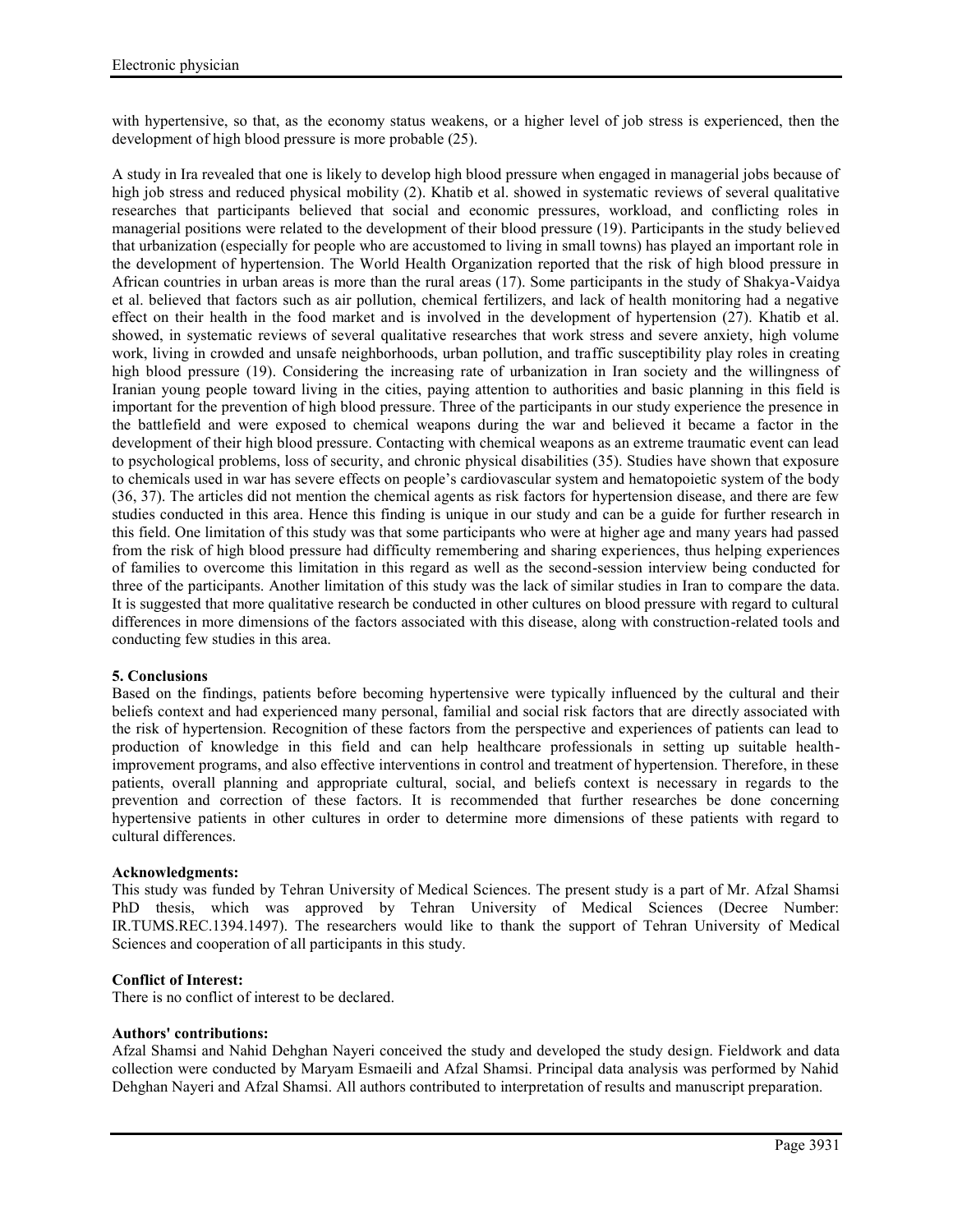## **References:**

- 1) Savadpour MT, Sharifirad Gh, Mohebi M, Kamran A, Dargahi A. Prevalence of Hypertension and Cardiovascular Risk Factors among Adults in Urban Populations-Iran. Arch Hyg Sci. 2014; 3(2): 44-49. doi: 10.1097/HJH.0b013e3283613053. PMCID: PMC3766446
- 2) Malekzadeh MM, Etemadi A, Kamangar F, Khademi H, Golozar A, Islami F. Prevalence, awareness and risk factors of hypertension in a large cohort of Iranian adult population. J Hypertens. 2013; 31(7): 1364- 1371. doi: 10.1097/HJH.0b013e3283613053. PMCID: PMC3766446
- 3) Ebrahimi M, Kazemi-Bajestani SMR, Ghayour-Mobarhan M, Ferns GAA. Coronary Artery Disease and Its Risk Factors Status in Iran: A Review. Iranian Red Crescent Medical Journal. 2011; 13(9): 610-623. doi: 10.5812/kowsar.20741804.2286. PMCID: PMC377935.
- 4) Haghdoost AA, Sadeghirad B, Rezazadehkermani M. Epidemiology and heterogeneity of hypertension in Iran: a systematic review. Arch Iran Med. 2008; 11(4): 444-52. doi: 08114/AIM.0017. PMID: 18588378.
- 5) Farzadfar F, Danaei G, Namdaritabar H, Rajaratnam JK, Marcus JR, Khosravi A, et al. National and subnational mortality effects of metabolic risk factors and smoking in Iran: a comparative risk assessment. Popul Health Metr. 2011; 9(1): 55. doi: 10.1186/1478-7954-9-55. PMID: 21989074, PMCID: PMC3229448.
- 6) Amraoui F, Bos S, Vogt L, Born BJ. Long-term renal outcome in patients with malignant hypertension: a retrospective cohort study. BMC Nephrol. 2012; 13(1): 71. doi: 10.1186/1471-2369-13-71. PMID: 22846257, PMCID: PMC3470982.
- 7) Gusmão JL, Pierin AM. Bulpitt and Fletcher's Specific Questionnaire for Quality of Life Assessment of hypertensive patients. Rev Esc Enferm USP. 2009; 43(SPE):1034-1043. dio: 10.1590/S0080- 62342009000500007.
- 8) Chandwani H, Pandor J, Jivarajani P, Jivarajani H. Prevalence and correlates of hypertension among adults in the urban area of Jamnagar, Gujarat, India. Electronic Physician. 2010; 2: 52-59.
- 9) Marshall IJ, Wolfe CD, McKevitt C. Lay perspectives on hypertension and drug adherence: systematic review of qualitative research. BMJ. 2012; 345: e3953. doi: 10.1136/bmj.e3953, PMCID: PMC3392078.
- 10) Zygmuntowicz M, Owczarek A, Elibol A, Chudek J. Comorbidities and the quality of life in hypertensive patients. Pol Arch Med Wewn. 2012; 122(7-8): 333-40. PMID: 22814517.
- 11) Neupane D, Panthi B, McLachlan CS, Mishra SR, Kohrt BA, Kallestrup P. Prevalence of Undiagnosed Depression among Persons with Hypertension and Associated Risk Factors: A Cross-Sectional Study in Urban Nepal. PLoS One. 2015; 10(2): e0117329. doi:10.1371/journal.pone.0117329. PMID: 25671522, PMCID: PMC4324992.
- 12) Lee M. Neighborhood residential segregation and mental health: a multilevel analysis on Hispanic Americans in Chicago. Soc Sci Med. 2009; 68(11):1975-84. doi:10.1016/j.socscimed.2009.02.040. PMID: 19359082.
- 13) Sajjadi F, Maghroun M, Sarhanghpor MR, Nouri F, Shriatifar M, Mohammadifard N. Assessment of salt and sodium in processed foods, Iran 2011-2013. Hakim Health Sys Res. 2015; 18(3): 201-208.
- 14) Badakhsh MH, Malek M, Aghili R, Ebrahim Valojerdi A, Khamseh ME. Prehypertension; patient awareness and associated cardiovascu-lar risk factors in an urban population in Iran. Med J Islam Repub Iran. 2015; 11(29): 290. PMID: 26913253, PMCID: PMC4764263.
- 15) Iyalomhe GB, Iyalomhe SI. Hypertensionrelated knowledge, attitudes and life-style practices among hypertensive patients in a sub-urbanNigerian community. Journal of Public Health and Epidemiology 2010;  $2(4)$ : 71-7.
- 16) Viruell-Fuentes EA, Ponce NA, Alegrı´a M. Neighborhood Context and Hypertension Outcomes among Latinos in Chicago. J Immigr Minor Health. 2012; 14(6): 959-67. doi: 10.1007/s10903-012-9608-4. PMID: 22527740.
- 17) WHO Global InfoBase team. The Surf Report 2. Surveillance of chronic disease risk factors: Country-level data and comparable estimates. Geneva: World Health Organization. 2005.
- 18) Yarahmadi SH, Etemad K, Hazaveh AM, Azhang N. Urbanization and Non-Communicable Risk Factors in the Capital City of 6 Big Provinces of Iran. Iran J Public Health. 2013; 42(Supple1): 113-8. PMID: 23865027, PMCID: PMC3712588.
- 19) Khatib R, Schwalm JD, Yusuf S, Haynes RB, McKee M, Khan M, et al. Patient and Healthcare Provider Barriers to Hypertension Awareness, Treatment and Follow Up: A Systematic Review and Meta-Analysis of Qualitative and Quantitative Studies. PLoS One. 2014; 9(1): e84238. doi:10.1371/journal.pone.0084238. PMID: 24454721, PMCID: PMC3893097.